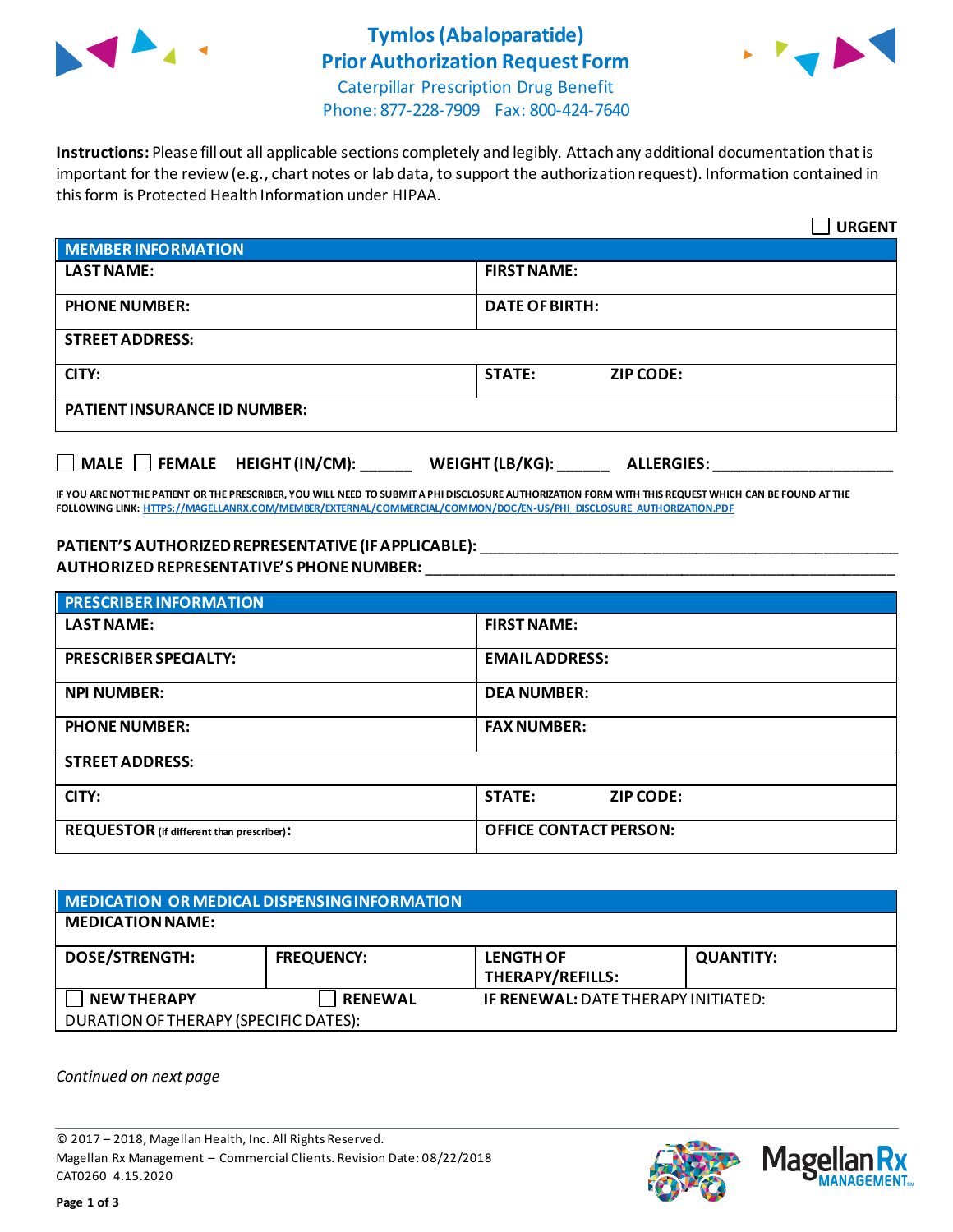

## **Tymlos(Abaloparatide) Prior Authorization Request Form**



Caterpillar Prescription Drug Benefit Phone: 877-228-7909 Fax: 800-424-7640

| <b>MEMBER'S LAST NAME:</b>                                                                                                                                                                                                                                      | <b>MEMBER'S FIRST NAME:</b>                                                                                                                                                                                                                                                                                                            |                                                       |
|-----------------------------------------------------------------------------------------------------------------------------------------------------------------------------------------------------------------------------------------------------------------|----------------------------------------------------------------------------------------------------------------------------------------------------------------------------------------------------------------------------------------------------------------------------------------------------------------------------------------|-------------------------------------------------------|
|                                                                                                                                                                                                                                                                 | 1. HAS THE PATIENT TRIED ANY OTHER MEDICATIONS FOR THIS CONDITION?                                                                                                                                                                                                                                                                     | YES (if yes, complete below)<br><b>NO</b>             |
| <b>MEDICATION/THERAPY (SPECIFY</b><br>DRUG NAME AND DOSAGE):                                                                                                                                                                                                    | <b>DURATION OF THERAPY (SPECIFY</b><br>DATES):                                                                                                                                                                                                                                                                                         | <b>RESPONSE/REASON FOR</b><br><b>FAILURE/ALLERGY:</b> |
| <b>2. LIST DIAGNOSES:</b>                                                                                                                                                                                                                                       |                                                                                                                                                                                                                                                                                                                                        | ICD-10:                                               |
| □ Hypogonadal osteoporosis<br>$\Box$ Idiopathic osteoporosis<br>$\Box$ Osteoporosis associated with systemic glucocorticoid therapy<br>$\square$ Postmenopausal osteoporosis<br>□ Other diagnosis: _________________________ICD-10_____________________________ |                                                                                                                                                                                                                                                                                                                                        |                                                       |
| PRIOR AUTHORIZATION.                                                                                                                                                                                                                                            | 3. REQUIRED CLINICAL INFORMATION: PLEASE PROVIDE ALL RELEVANT CLINICAL INFORMATION TO SUPPORT A                                                                                                                                                                                                                                        |                                                       |
|                                                                                                                                                                                                                                                                 | Has the patient had prior treatment with Forteo (teriparatide)? $\Box$ Yes $\Box$ No                                                                                                                                                                                                                                                   |                                                       |
| Has the patient ever been treated with a bisphosphonate? $\Box$ Yes $\Box$ No                                                                                                                                                                                   |                                                                                                                                                                                                                                                                                                                                        |                                                       |
|                                                                                                                                                                                                                                                                 | Does the patient have reflux/GERD OR severe renal disease, as defined by a CrCl less than 35 mL/min? $* \Box$ Yes $\Box$ No                                                                                                                                                                                                            |                                                       |
|                                                                                                                                                                                                                                                                 | Has the patient failed previous treatment with at least one bisphosphonate (i.e., Fosamax [alendronate], Actonel<br>[risedronate], Boniva [ibandronate], or Reclast [zoledronic acid])? □ Yes □ No                                                                                                                                     |                                                       |
|                                                                                                                                                                                                                                                                 | Has the patient been intolerant to previous treatment with at least one bisphosphonate (i.e., Fosamax<br>[alendronate], Actonel [risedronate], Boniva [ibandronate], or Reclast [zoledronic acid])? * □ Yes □ No<br>Was the treatment failure measured by a decline in bone mineral density in g/cm2 of greater than or equal to 3% in |                                                       |
| the spine and/or hip while on bisphosphonate therapy? $* \Box$ Yes $\Box$ No<br>occur in the past 3 years?* $\Box$ Yes $\Box$ No                                                                                                                                | Was the treatment failure due to a fracture while being treated with bisphosphonate therapy and did this fracture                                                                                                                                                                                                                      |                                                       |
| *Please provide documentation.                                                                                                                                                                                                                                  |                                                                                                                                                                                                                                                                                                                                        |                                                       |
| physician feels is important to this review?                                                                                                                                                                                                                    | Are there any other comments, diagnoses, symptoms, medications tried or failed, and/or any other information the                                                                                                                                                                                                                       |                                                       |
| information is received.                                                                                                                                                                                                                                        | Please note: Not all drugs/diagnosis are covered on all plans. This request may be denied unless all required                                                                                                                                                                                                                          |                                                       |
|                                                                                                                                                                                                                                                                 | ATTESTATION: lattest the information provided is true and accurate to the best of my knowledge. I understand that<br>the Health Plan, insurer, Medical Group or its designees may perform a routine audit and request the medical<br>information necessary to verify the accuracy of the information reported on this form.            |                                                       |
| Prescriber Signature or Electronic I.D. Verification:                                                                                                                                                                                                           |                                                                                                                                                                                                                                                                                                                                        | Date:                                                 |
| © 2017 - 2018, Magellan Health, Inc. All Rights Reserved.<br>Magellan Rx Management - Commercial Clients. Revision Date: 08/22/2018<br>CAT0260 4.15.2020                                                                                                        |                                                                                                                                                                                                                                                                                                                                        | Mage                                                  |

**FOUR CO**